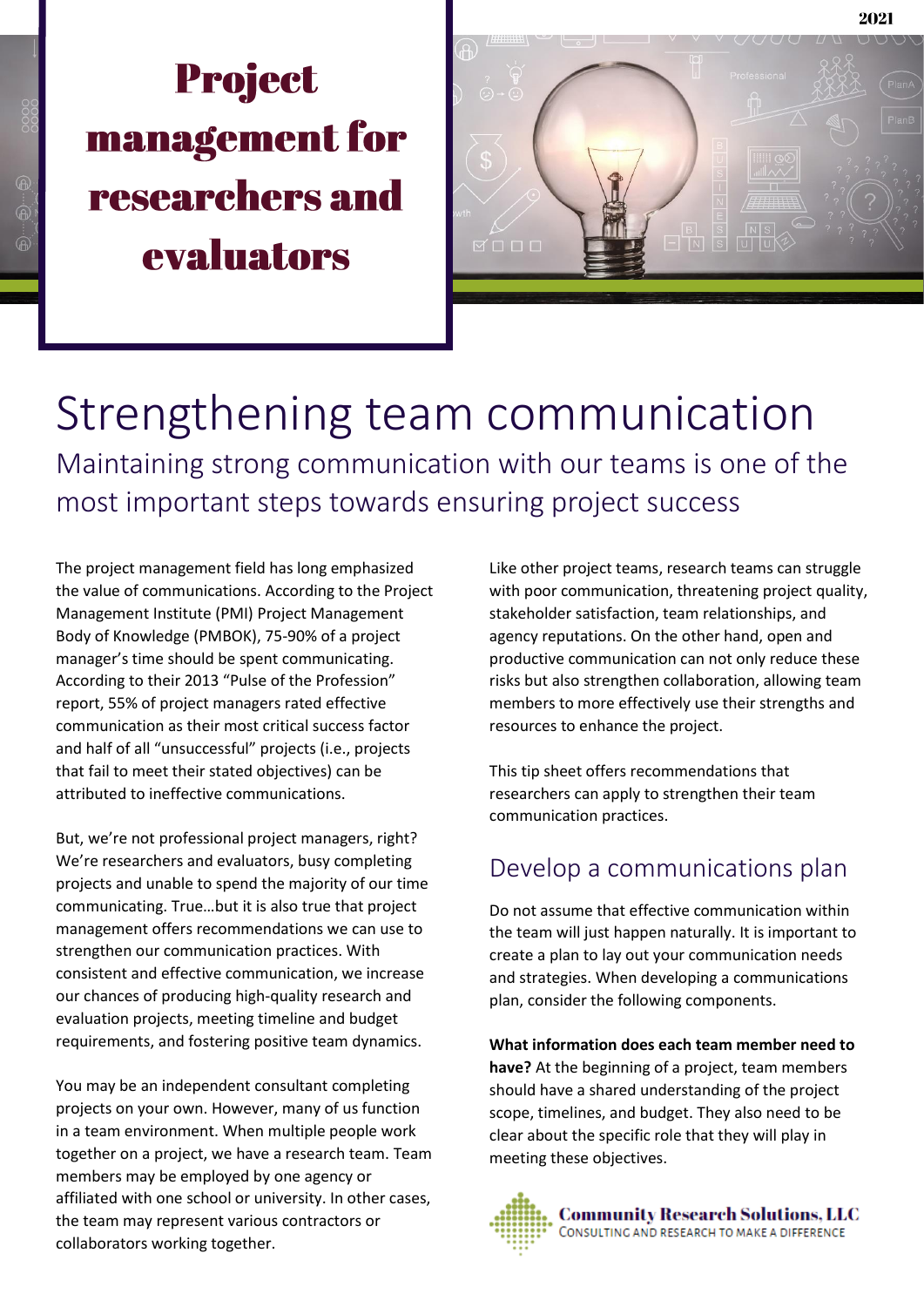Along the way, the team needs updated information. Are project tasks being completed as expected? Have changes been made that will impact the work of others? Are any challenges coming up that need to be addressed by the team?

Different team members may need different information. Perhaps your team includes a statistician who will complete the quantitative analysis or a copy editor who will review your final report. These individuals may not need to be updated about every aspect of project implementation, though they will need to know if there are changes that impact timelines or the scope of their role. Other people may be involved in multiple aspects of the project and should have more regular updates.

#### **How frequently should communication take place?**

There is no general "rule" for how often communication should take place. Some project management methodologies, such as the Agile framework, recommend a brief daily standing meeting for the team to check in. You may not need to meet that often. The goal, however, is to plan updates and check-ins at the right frequency to meet team needs. A very complex project or one with a short timeline may require weekly updates, for example, while a less complex or longer-term project may meet less frequently.

**What is the best format for communication?** There are obviously many different communications platforms available these days – face-to-face meetings, virtual meetings, email, etc. Knowing which methods to choose is critical – what are the typical channels used by your team or organization? What are the preferred methods of your team? Each method has advantages and disadvantages. Use a variety of strategies, to keep the team engaged and to share information as effectively as possible.



## Tip: Build in at least some face-toface meetings

Do not underestimate the value of face-to-face communication, as it can be a more effective way of addressing difficult situations and allows the important advantage of being able to see nonverbal communications.



## Tip: Use a variety of communications strategies

Do not rely on just one communication strategy. Using a variety of communications approaches can keep your strategy from being too "routine", while also aligning with different team member learning styles and preferences.

| <b>Strategy</b>                                                       |                                        | <b>Audience</b>                                    | <b>Frequency</b>                                  | <b>Purpose</b>                                                                                                            | <b>Responsibility</b>   |
|-----------------------------------------------------------------------|----------------------------------------|----------------------------------------------------|---------------------------------------------------|---------------------------------------------------------------------------------------------------------------------------|-------------------------|
|                                                                       | Data collection<br>team meeting        | Staff involved in<br>conducting data<br>collection | Weekly, during<br>active data<br>collection phase | Review data collection<br>status, update recruitment<br>strategies, identify and<br>resolve data collection<br>challenges | Data collection<br>lead |
|                                                                       | Project status<br>meeting              | Full project team<br>members                       | Monthly                                           | Review project status,<br>identify and resolve<br>challenges, clarify<br>upcoming work plan                               | Project lead            |
|                                                                       | Written project<br>status report       | Full project team,<br>agency leadership,<br>client | Quarterly                                         | Provide updates, confirm<br>upcoming tasks                                                                                | Project lead            |
| $\frac{\mathbb{E}[\mathbb{E}_{\text{min}}]}{\mathbb{E}_{\text{max}}}$ | Online project<br>management<br>system | Full project team                                  | Weekly                                            | Maintain updated<br>documentation of task<br>completion, expenses, and<br>issues encountered                              | All team members        |

## **Sample communications plan**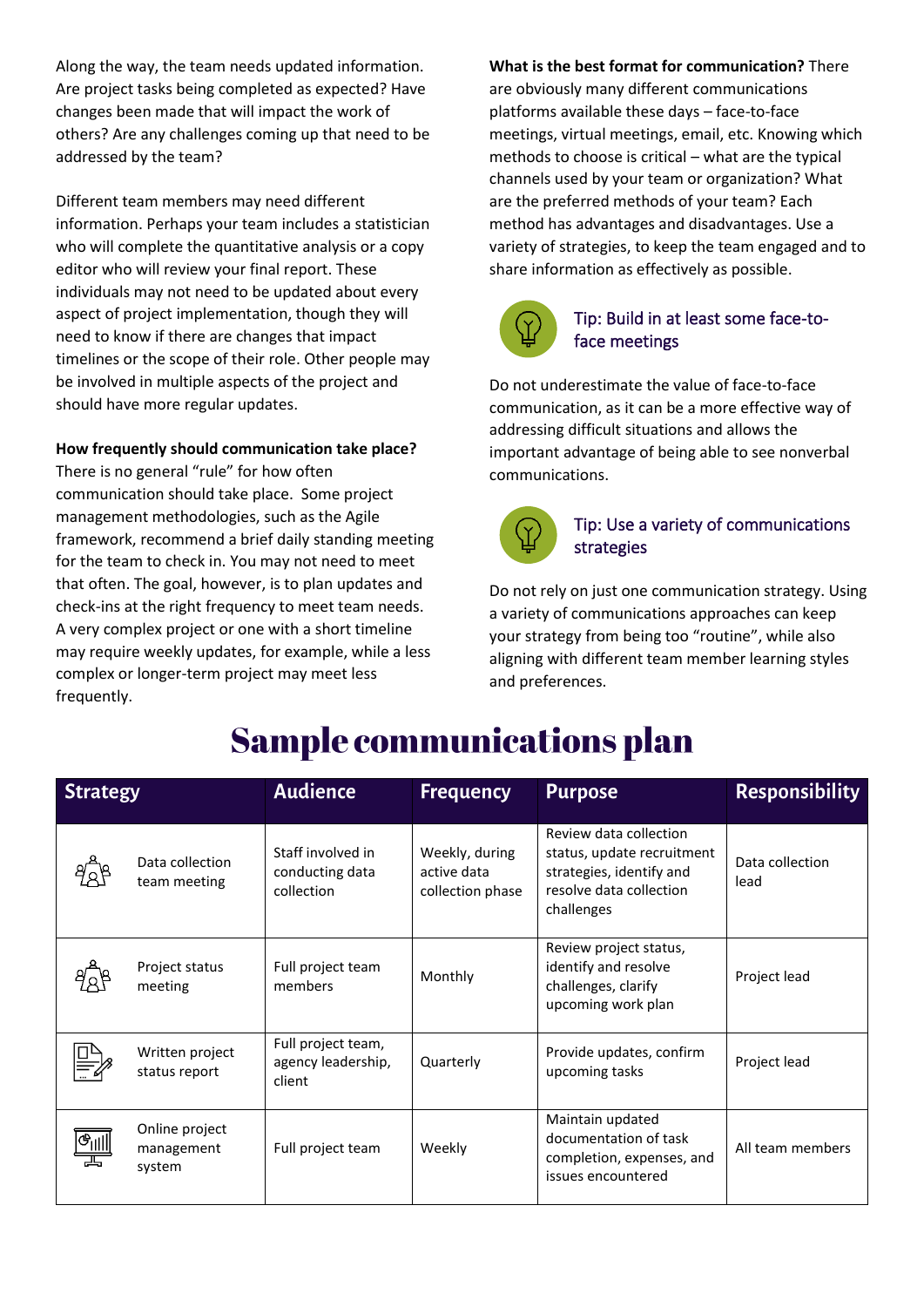## Integrate communications into overall work plan and budget

Once you have developed your communications plan it should be integrated into your overall work plan, with the required tasks clearly documented and assigned to team members. Remember to budget the time and funding for these activities. If your project runs over budget or behind schedule, you may be tempted to scale back the time and money spent on communications. Resist this temptation. When projects face challenges, it is especially important that the team works together to identify the impact of these challenges and implement solutions.

## Hold a project kickoff meeting

A kickoff is a formal step taken at the beginning of a project, in which the full team comes together to review the goals, requirements, and plan. It can be useful to have the team review a draft work plan, but the intent is not to present an already developed and rigid plan. Instead, use this meeting to clarify roles, hear suggestions from the team, identify and plan for potential challenges, and reach consensus about how to move forward. Use the kick off meeting to review:

- The project goals
- Timeframe
- Budget
- Intended deliverables
- Team roles and contributions
- Potential challenges
- Communications needs and approaches

## Use effective meeting strategies

Project meetings are a valuable project management strategy, but it's important that these meetings are thoughtful and effective. Consider strategies such as:

- Distributing the agenda in advance, allowing team members the chance to add items for discussion
- Ensuring that attendees are in clear in advance what they will be asked to do or to share in the meeting
- Taking and distributing meeting notes
- Creating action plans based on the discussion, ensuring that important take-aways are not forgotten

During the meeting, control the agenda while also being flexible. When an issue comes up that is not on the agenda, determine whether the new topic is critical to address, even if it means delaying discussion on other agenda items, or whether it is something to be postponed for later discussion. If delayed, be explicit about how and when the issue will be revisited.

## Consider using online project management software

There are numerous online applications for project and portfolio management. These can be extremely useful for documenting project status and centralizing communication. However, these systems are only effective when they are used consistently. If using software that is new to the team, illustrate the value and purpose of the system, provide instructions about how to use it, and establish expectations regarding it's use (such as how frequently updates should be made).

## Monitor and assess success

An important step in project management is to assess the success of the project when it concludes. As part of this process, explicitly review communication successes and challenges. Were communications tasks completed on time and on budget? If not, why not?

As part of a project debriefing, or on its own, request feedback from the project team regarding communication. Did everyone have the information that they needed to complete their part of the project? Was information clear, understandable, and timely? Did everyone feel comfortable sharing their ideas or raising concerns?

Use this feedback to reflect on your communication strengths, and develop strategies to improve. Enhancing communication with your project team may be the most important thing that you can do to improve the quality of your research projects.

**"In teamwork, silence isn't golden. It's deadly."**

- **Mark Sanborn**